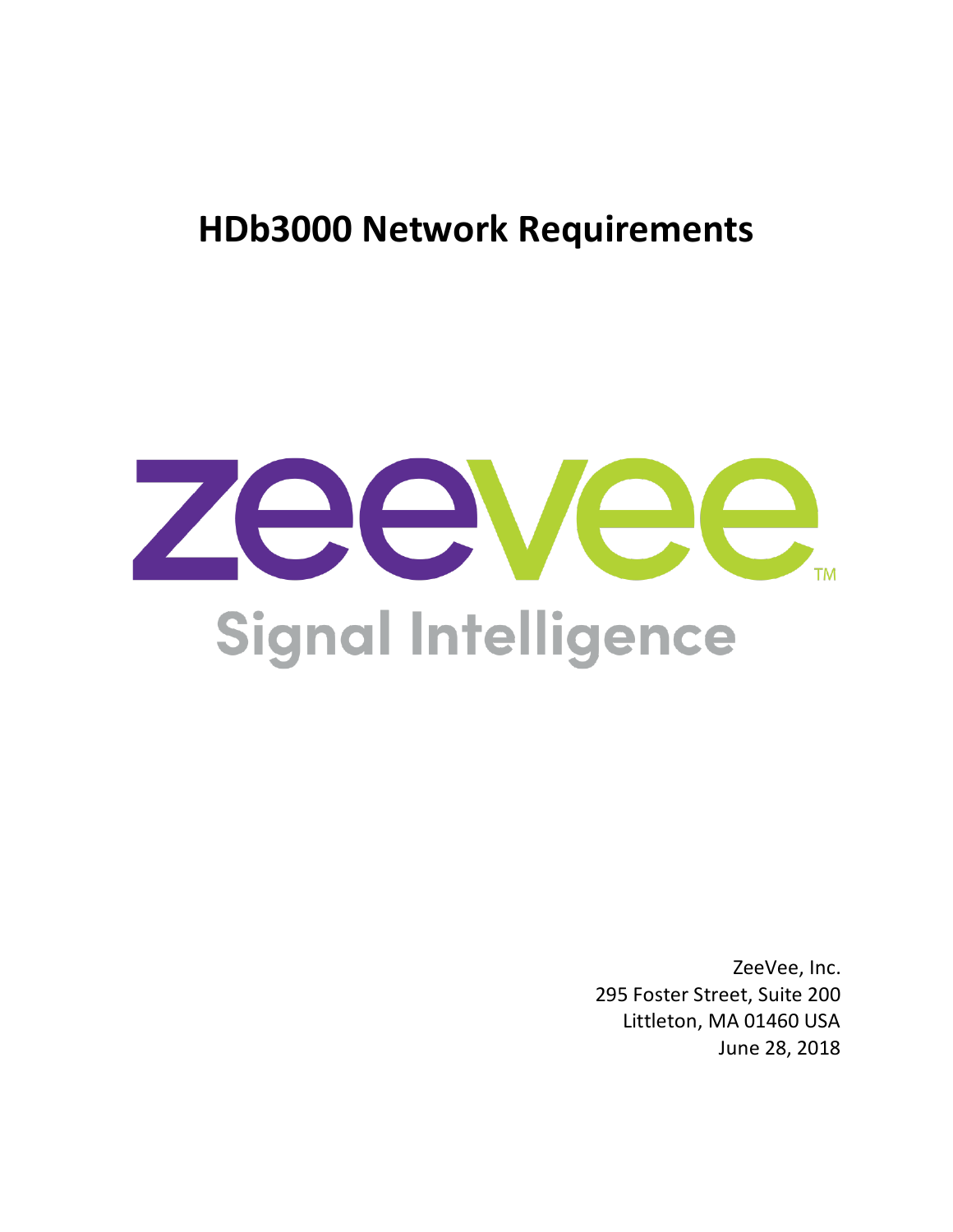

### **Table of Contents**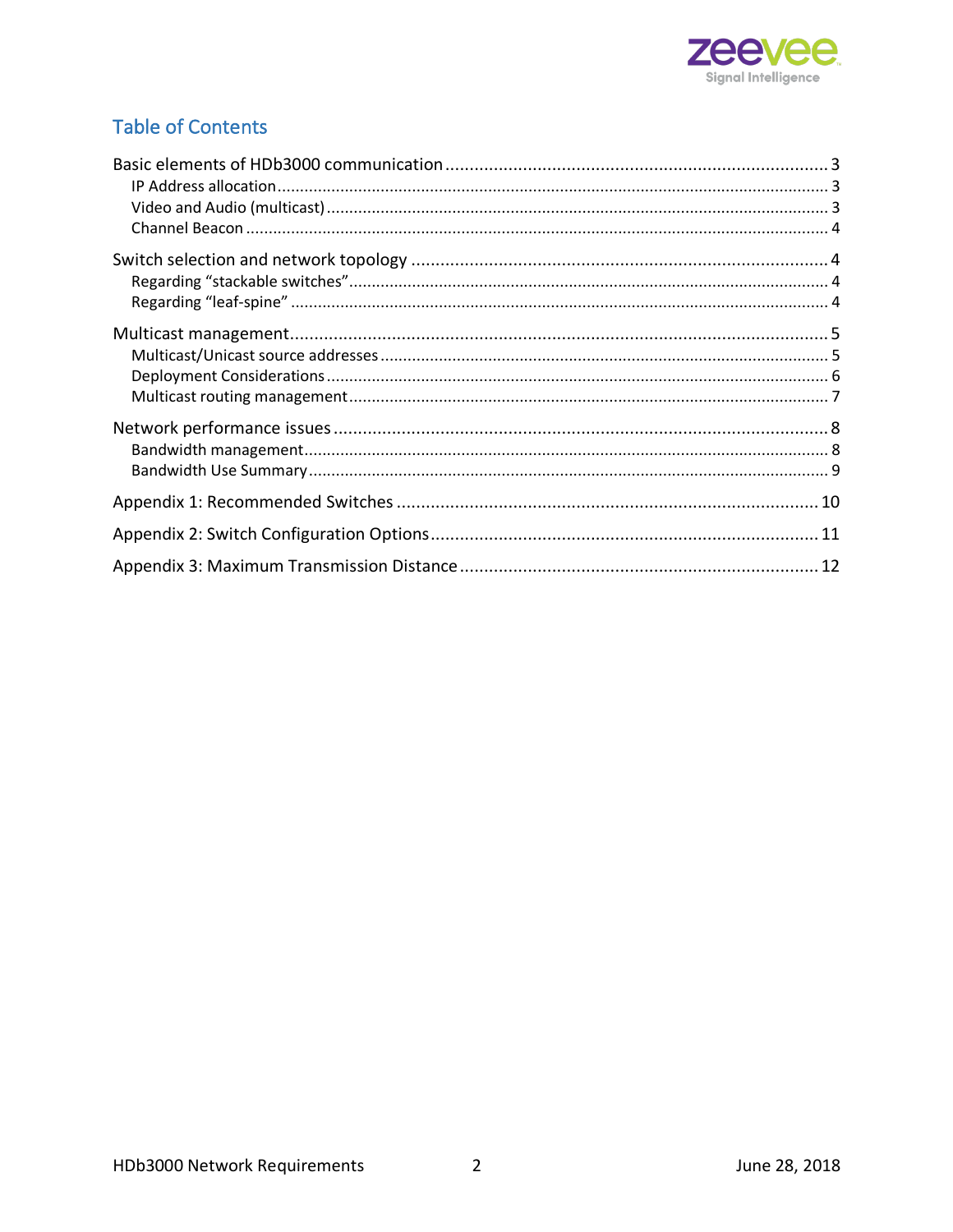

# Basic elements of HDb3000 communication

HDb3000 uses layer 2 / layer 3 IPV4 protocols

#### IP Address allocation

The HDb3000 will use an available DHCP server to assign an IP address to the Control Module for configuration and management. Alternately a static IP address can be assigned manually from the Maestro **Network** tab. Note that the IP address of the HDb3000 can always be obtained from the front LED panel. When using the HDb3000 for IP Streaming, each i-series Media Module (slot) will require at least one IP address to be assigned, either via DHCP or with a Static IP address. For the 4-port HDMI card (3KHVM4i) two IP addresses are required, one assigned on the Network tab, and one on the IP Streaming tab.

| annel Plan          |                |         | <b>IP Streaming</b> | <b>SSL</b>    | <b>AV Source</b>         | <b>RF</b>                                               |                          | <b>Device</b>    | Network |                          | <b>ZvSho</b> |
|---------------------|----------------|---------|---------------------|---------------|--------------------------|---------------------------------------------------------|--------------------------|------------------|---------|--------------------------|--------------|
|                     |                |         |                     |               |                          | <b>Apply</b>                                            |                          | X Reset          |         | <b>Network Help</b><br>7 |              |
|                     |                |         |                     |               |                          | No settings have been changed from their active values. |                          |                  |         |                          |              |
| <b>Slot</b>         | <b>IP Type</b> |         | <b>IP Address</b>   | <b>Mask</b>   |                          | Def. Gateway                                            |                          | DNS <sub>1</sub> |         | <b>DNS2</b>              |              |
| $\bullet$           | Set All        | $\cdot$ | <b>Set All</b>      | Set All<br>▼  | $\overline{\phantom{a}}$ | Set All                                                 | $\overline{\phantom{a}}$ | Set All          | ▼       | Set All                  |              |
| Control             | <b>DHCP</b>    |         | 172.16.6.36         | 255.255.255.0 |                          | 172.16.6.1                                              |                          | 172.16.2.2       |         | 172.16.1.3               |              |
| ø<br>2 <sup>o</sup> | <b>Static</b>  |         | 172.16.6.53         | 255.255.255.0 |                          | 0.0.0.0                                                 |                          | 172.16.2.2       |         | 172.16.1.3               |              |
| 4 V                 | None           |         | 0.0.0.0             | 0.0.0.0       |                          | 0.0.0.0                                                 |                          | 172.16.2.2       |         | 172.16.1.3               |              |

### Video and Audio (multicast)

One focus of the HDb3000 i-series modules is transporting high resolution video and audio data across 1 Gb Ethernet networks. A typical MPEG2 video data stream consumes twenty megabits per second, depending on its resolution format. A typical MPEG4 video data stream consumes six megabits per second. In order to manage this bandwidth, the basis of HDb3000's AV transmission protocol is multicasting. This way, these high data rate streams are only sent through ports across links where they are needed. Some of the most serious considerations for network deployment – especially in multi- switch environments – are around ensuring that the network is setup to handle this properly. Bandwidth management is a key design consideration. Any significant loss of data (due to oversubscription or other reason) will result in visible on-screen problems. Ensuring that high data rate streams are routed *only* where they are needed is critical.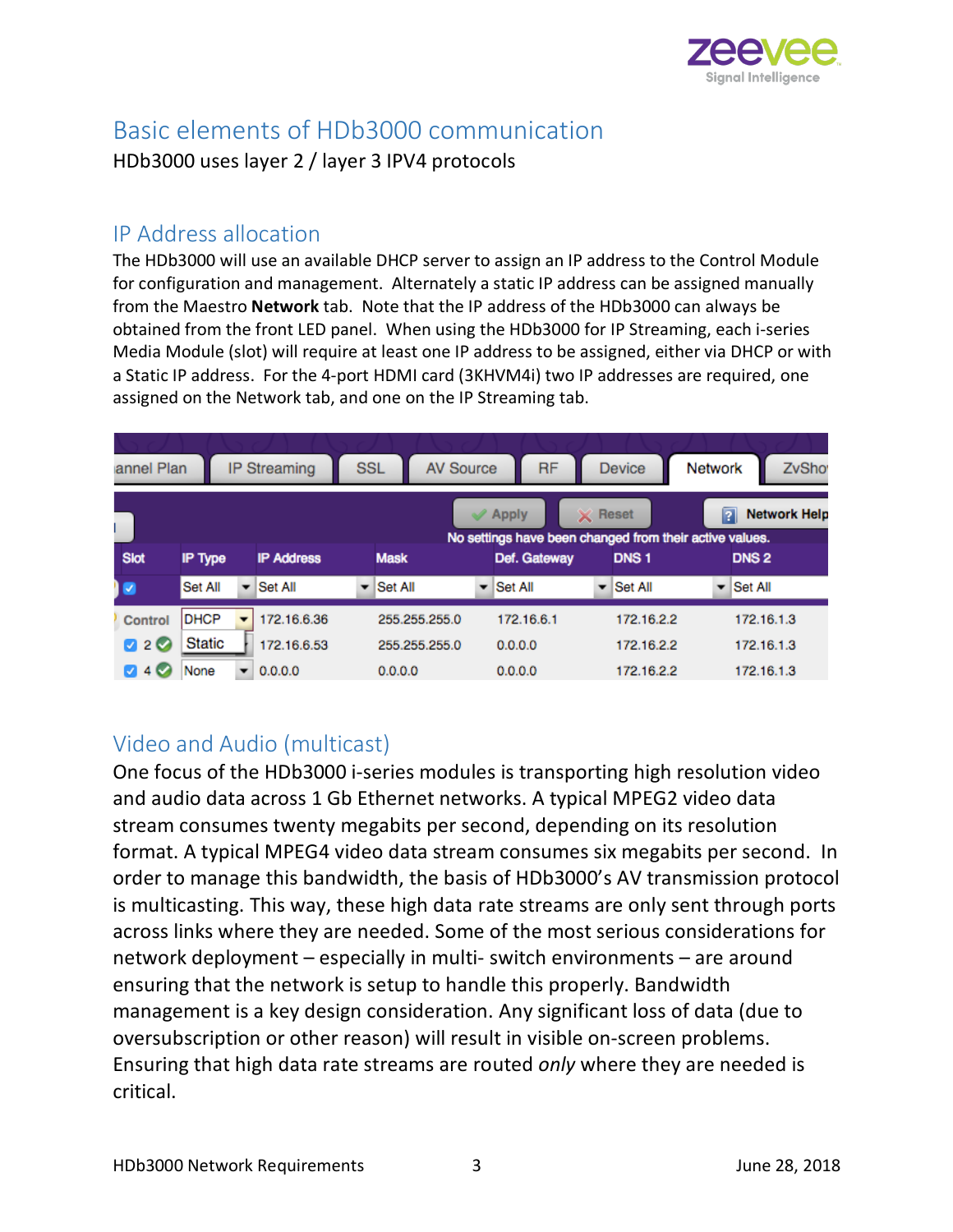

### Channel Beacon

The channel beacon allows ZeeVee set to boxes (ZvMXE and ZvMXE+) to automatically detect multicast streams created by the HDb3000. The ZV channel beacon uses the 239.13.1.19 multicast address. In a single layer 2 network this should always work. In a routed layer 3 network, this multicast address needs to be added to the router's forwarding table explicitly. By default, routers will not forward this address. The actual command to do this varies by router.

# Switch selection and network topology

HDb3000 is compatible with any 1 Gb Ethernet switch that has Layer 2/3 "nonblocking" switching capabilities. Support for multicast, IGMP v2 with IGMP snooping is required. IGMP v2 fast-leave is recommended.

When IGMP v2 fast-leave is configured, when the device receives a leave message, it immediately stops forwarding to that port.

Most switches' default behavior is to broadcast multicast packets. Watch out for this and make sure to enable multicast and IGMP before trying to use HDb3000.

# Regarding "stackable switches"

A stackable switch works with other stackable switches to present themselves as one cohesive "single switch." The entire system can be easily configured from a single IP address. This type of system is compatible with HDb3000; but note that bandwidth must still be managed. Typically, a system of stackable switches is *not*  fully non-blocking, meaning that there will be bottlenecks (often 10 Gb links between switches with 24, 48, or more 1 Gb ports). Bandwidth demands of the HDb3000 system must be compared against the user requirements (how much video must be routed over the stacking ports to meet the user requirements) and all this must be considered in the design of the system's connectivity.

**Note:** This is only truly a consideration in deployments with hundreds of endpoints. A single non-blocking 1Gb Switch can handle 50 multicast streams and the 10Gb link between switches could handle 500 streams.

### Regarding "leaf-spine"

Leaf-spine comes into play when number of endpoints surpasses the size of a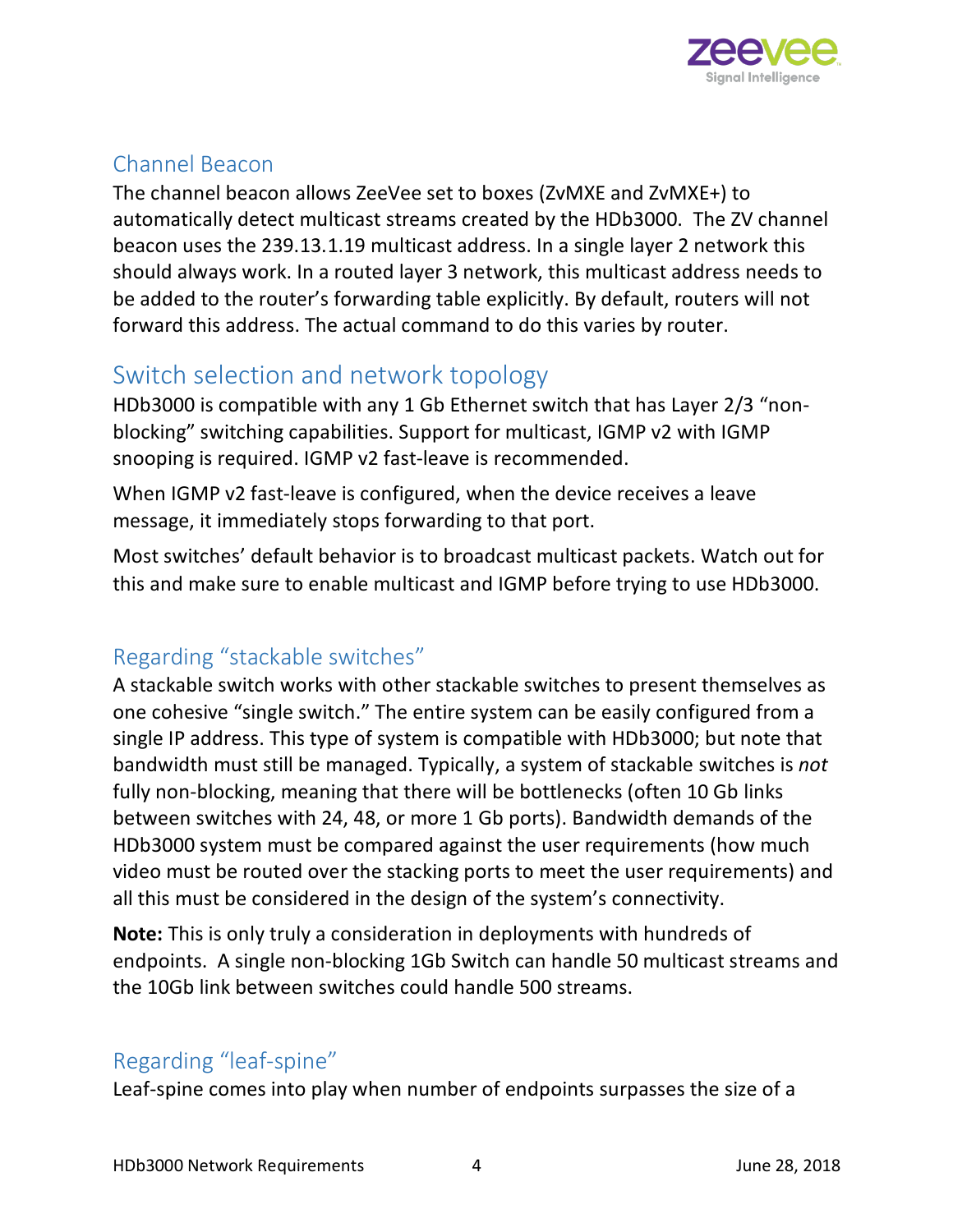

single switch. HDb3000 devices connect to leaf switches and leaf switches connect to spine switches. Leaves mesh into spines meaning that every leaf is connected to every spine. This is compatible with HDb3000 but like for Stackable switches, bandwidth has to be managed where the limiting factor will be the trunk bandwidth between leaves and spines.



**Figure: Illustration of leaf-spine topology**

#### Multicast management

In order to minimize overall bandwidth consumption, HDb3000 relies on multicast routing for distributing audio and video data. The basic idea is to *only* send AV data through switch ports where it is needed.

*Important note: the switch must be configured to drop any packets from a multicast stream with no subscribers. Some switches could treat such packets as broadcast and impact the bandwidth and performance of the entire network.* 

#### Multicast/Unicast source addresses

Multicast or Unicast addresses for each stream are selected via the Maestro configuration tool. Once in the Maestro tool, navigate to the "IP Streaming" tab. The **Stream IP** field is used to set the Multicast or Unicast address of each stream and the **Stream Port** field is used to set the Multicast port. If using a multicast address then any endpoint subscribing to that multicast stream will receive the stream. If a valid unicast address is entered, only that specifically addressed endpoint will receive the stream.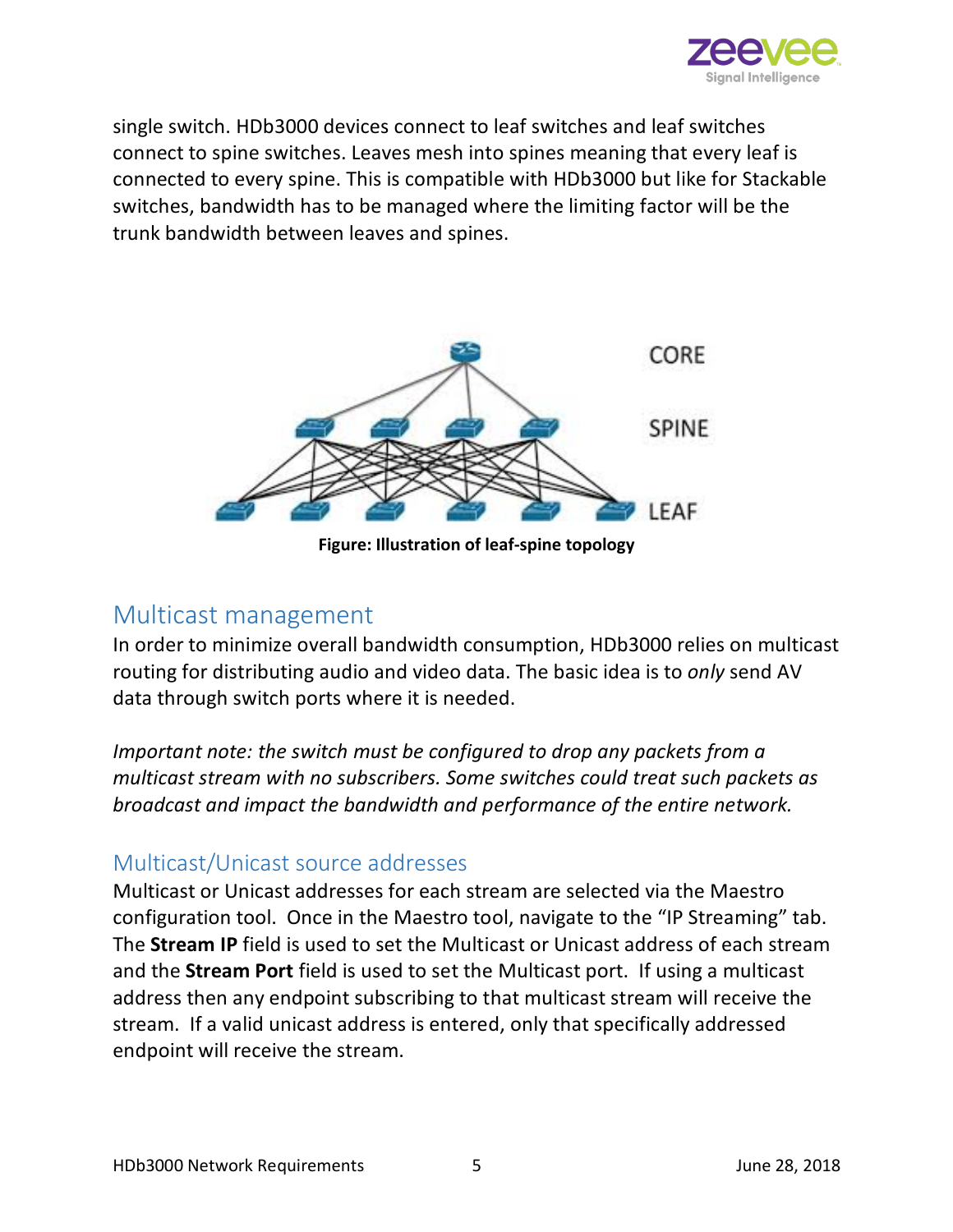

| nnel Plan                   |                | <b>IP Streaming</b>    | <b>SSL</b>       |                          | <b>AV Source</b>   |              | <b>RF</b> |                                         |       | <b>Device</b> |
|-----------------------------|----------------|------------------------|------------------|--------------------------|--------------------|--------------|-----------|-----------------------------------------|-------|---------------|
|                             |                |                        |                  |                          |                    | <b>Apply</b> |           | ×<br>No settings have been changed from | Reset |               |
| <b>Slot</b>                 |                | <b>AV Port Enabled</b> | <b>Stream IP</b> |                          | Stream Port Prog # |              |           | <b>Name</b>                             |       | Long          |
| V                           |                | Set All                | Set All          | $\overline{\phantom{a}}$ | Set All            | Set All      |           | Set All                                 |       | Set /         |
| Control                     |                |                        |                  |                          |                    |              |           |                                         |       |               |
| $\mathcal{A}$<br>$2\bullet$ | $\overline{1}$ | Enabled                | 224.1.1.90       |                          | 21216              | 55           |           | HDMI1                                   |       | <b>HDN</b>    |
|                             | 2              | Enabled                | 224.1.1.91       |                          | 21216              | 56           |           | HDMI2                                   |       | <b>HDN</b>    |
|                             |                |                        |                  |                          |                    |              |           |                                         |       |               |

#### Deployment Considerations

To receive and display an IP stream, a suitable device must be present on the Ethernet network. Common devices are:

• **IP Set Top Box** – like a Cable Set Top **Box**, Box, this device registers and receives an IP transport stream, and renders it to a video port which is attached to a display. Examples include the ZvMXE and ZvMXE+.



• **Computer or Server** - If secondary processing of the stream is desired, the stream can be sent to a server or

servers. In this case UDP unicast addressing is typically used to avoid congestion issues on the Ethernet network

• **PC or Laptop** – With suitable display software, the IP stream can be received and rendered on a computer. The open-source program VLC is commonly used.

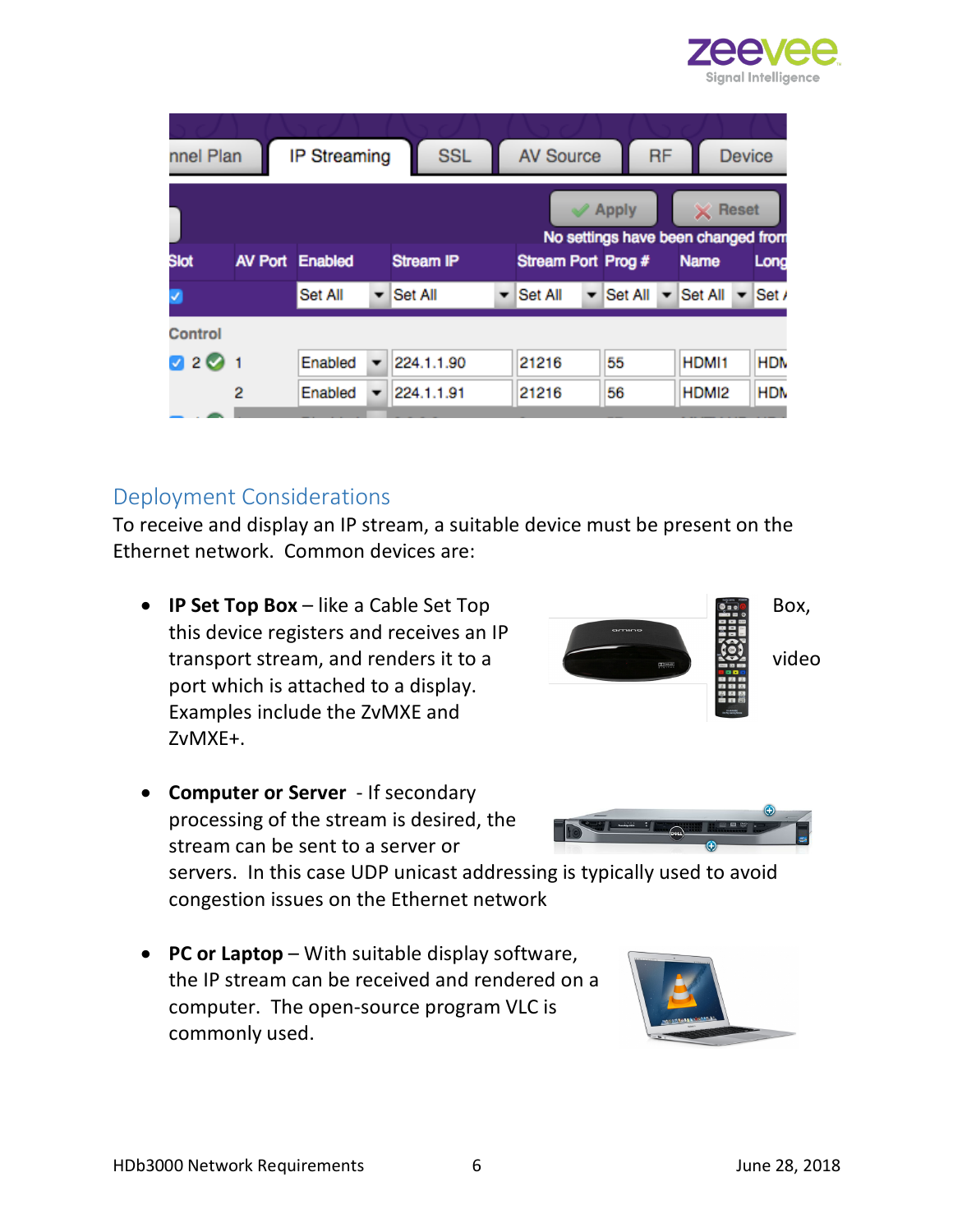

#### Multicast routing management

In a single switch environment, IGMP suffices to enable the switch to understand which traffic must be routed to which ports. In a HDb3000 system, the switch will only route a transmitted video to those ports where a receiver has requested a particular stream. In a multi-switch environment, higher-level protocols must be employed so that "switch X" can understand which streams are demanded by receivers connected to "switch Y."

The basic communication flow is:

- 1. Switch X is connected to switch Y via a 10 Gb trunk link. No video traffic is currently passing between them.
- 2. Transmitter 1 is connected directly to switch X, and sending stream A into that switch.
- 3. Switch X needs to notify switch Y that stream A exists. Stream A still does not traverse the trunk link.
- 4. Receiver 1 is also connected directly to switch X, and makes an IGMP request to switch X for stream A.
- 5. Switch X begins routing stream A to receiver 1, who displays the video signal. Still there is NO video traffic across the trunk port between switches.
- 6. Receiver 2 is connected directly to switch Y.
- 7. Receiver 2 requests stream A by issuing an IGMP request to switch Y (which receiver 1 is connected to directly).
- 8. Switch Y realizes that it does not have access to stream A, but switch X has notified switch Y about stream A.
- 9. Switch Y sends a request to switch X to provide stream A across the trunk link.
- 10.Switch X complies, begins routing stream A across the trunk link to Switch Y, and switch Y begins providing stream A to receiver 2.
- 11.Later, if receiver 2 releases his IGMP subscription to stream A (and no other receivers on switch Y have requested stream A), then stream A should be removed from the trunk link.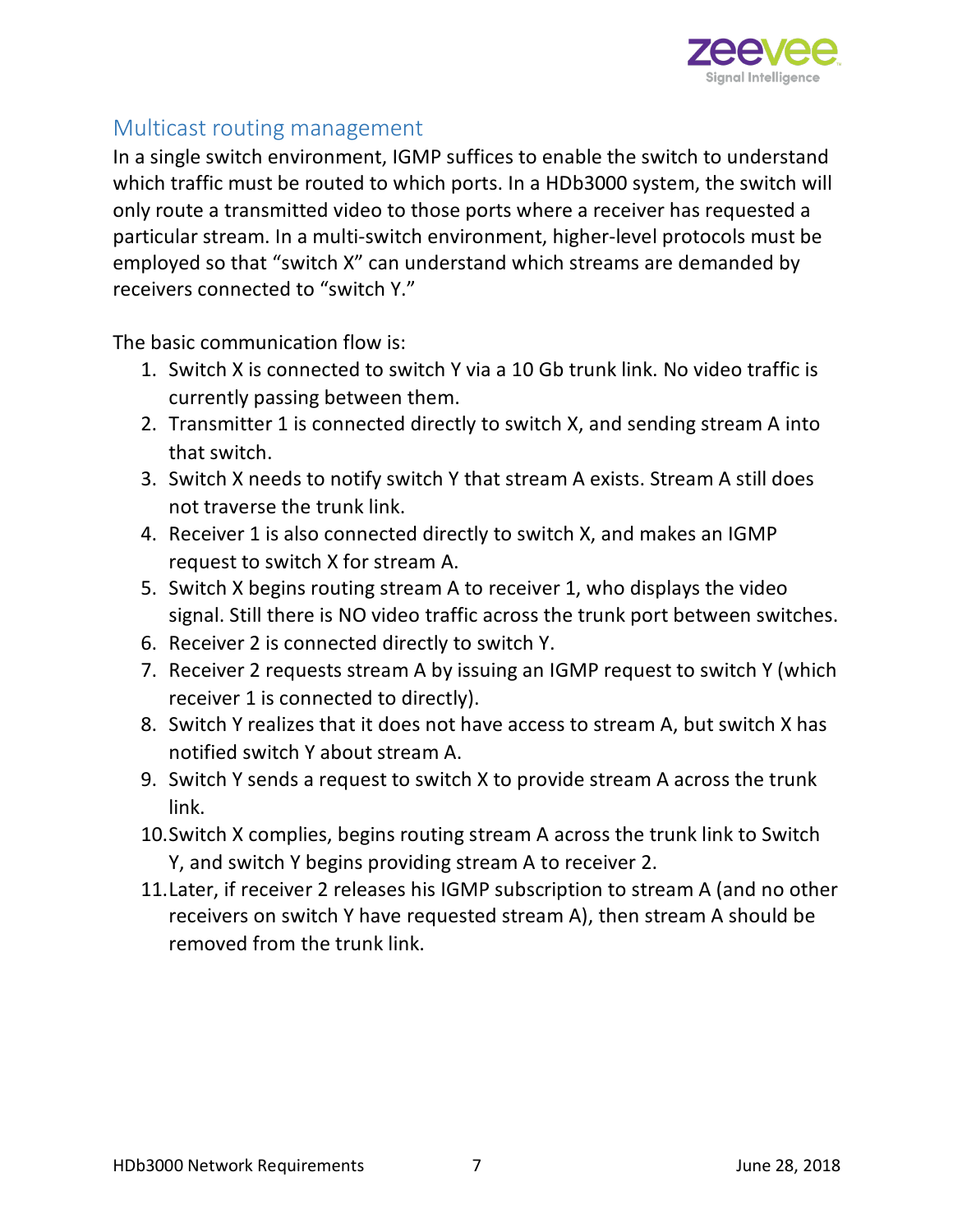



Step 10: Switch Y provides Receiver 2 Stream A

The implementation of these higher-level protocols is vendor specific. One example of such a protocol is Protocol Independent Multicast (PIM), implemented by Extreme Networks and others.

# Network performance issues

### Bandwidth management

The HDb3000 video system has no tolerance for link oversubscription. Lost packets translate to lost pixels on screen. Video data is transmitted via UDP or HLS, so there is no retransmission (since retransmitted packets would be too late anyway). Any significant loss of data will result in significant image problems on screen.

The easiest solution is to design a fully non-blocking network. This is relatively straightforward for smaller systems, with affordable "top of rack" switches ranging to around 100 non-blocking ports. Beyond that size, blade-based systems of non-blocking switches exist, but can be expensive. A spine and leaf architecture may be more affordable, and also may fit more neatly in the physical layout of the network.

To design a cost-efficient system, the video routing use cases must be carefully considered and weighed against bandwidth availability.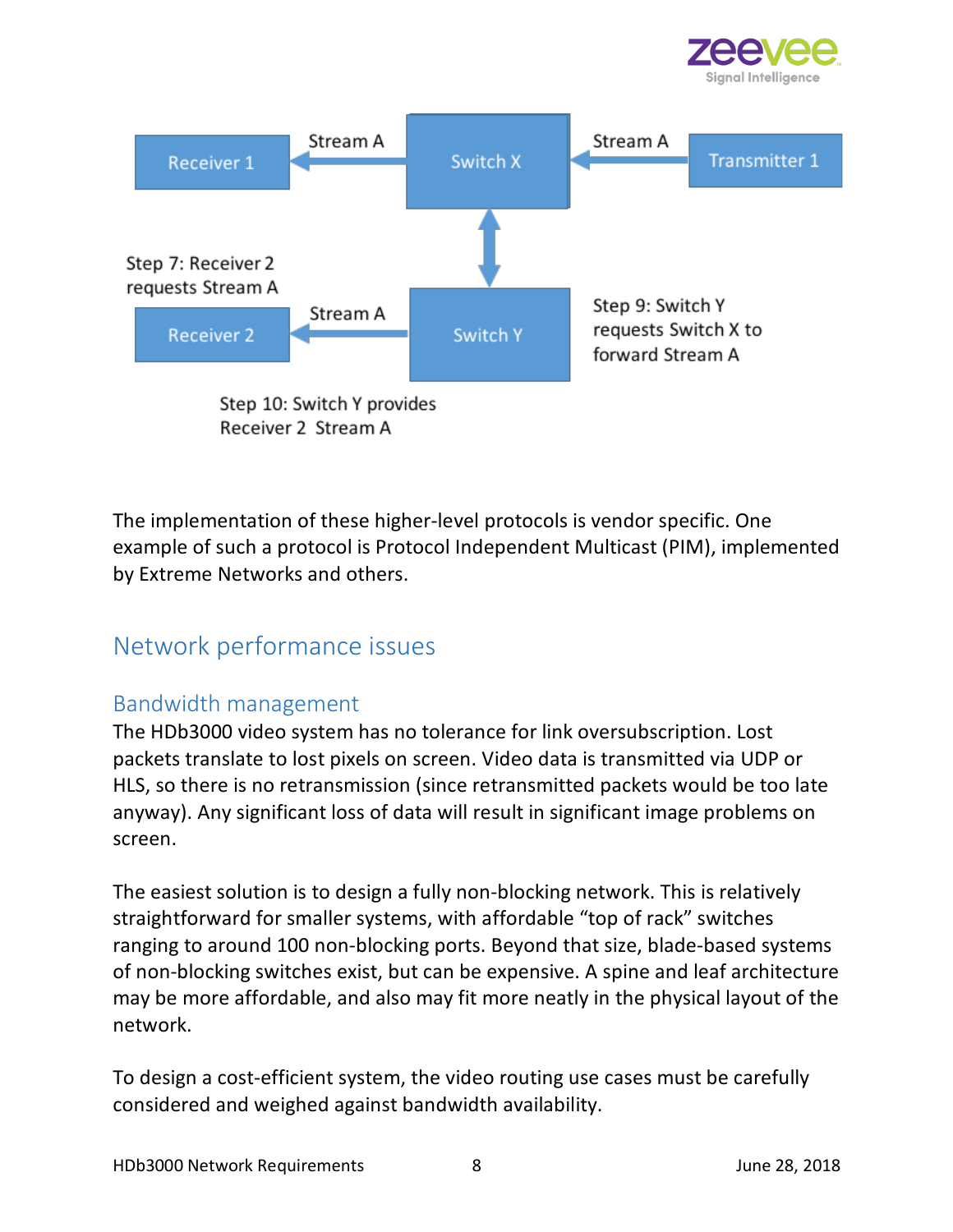

# Bandwidth Use Summary

The HDb3000 can transmit AV data from multiple sources simultaneously over the 1 Gb Ethernet port.

| <b>Output Stream Format</b> | <b>Maximum Bandwidth</b>            |
|-----------------------------|-------------------------------------|
| MPEG2 Video + Audio         | 20 Mbits/sec (1920x1080) per stream |
| MPEG4 Video + Audio         | 6 Mbits/sec (1920x1080) per stream  |
| HLS Video + Audio           | 6 Mbits/sec (1920x1080) per stream  |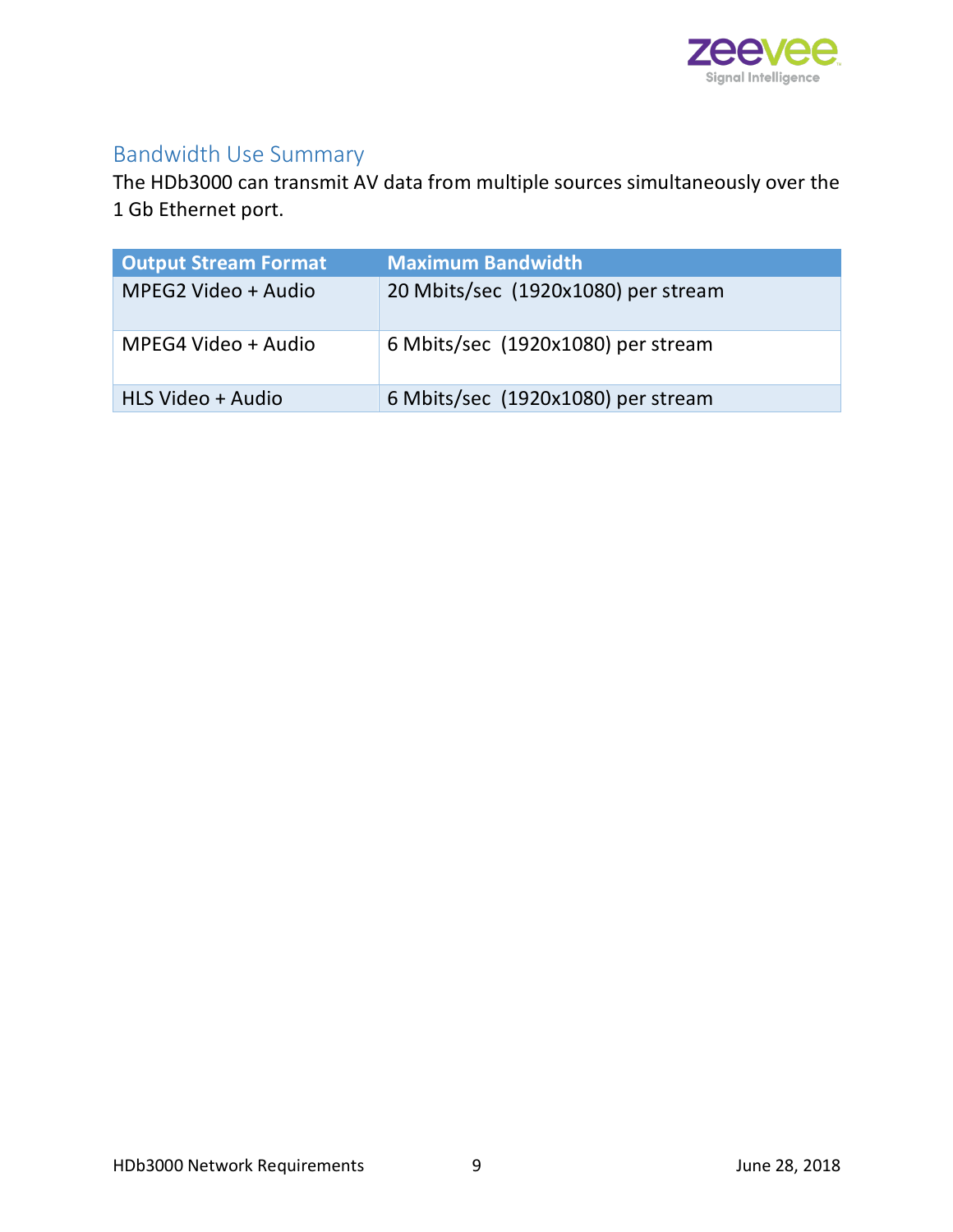

# Appendix 1: Recommended Switches

The following 1Gbit switches are recommended for use with the HDb3000. Please note this is not an all-inclusive list. There are many other switches available that will function with the HDb3000.

| <b>Manufacturer</b> | <b>Model#</b>  | <b>Number of</b><br><b>1Gbit Ports</b> | <b>Notes</b>                                          |
|---------------------|----------------|----------------------------------------|-------------------------------------------------------|
| Netgear             | M4300-28G      | 24                                     | Includes two 10Gbit RJ45 and two<br>10Gbit SFP+ Ports |
| Netgear             | M4300-52G      | 48                                     | Includes two 10Gbit RJ45 and two<br>10Gbit SFP+ Ports |
| Netgear             | M4300-28G-PoE+ | 24                                     | <b>Supports PoE</b>                                   |
| Netgear             | M4300-52G-PoE+ | 48                                     | <b>Supports PoE</b>                                   |
| Netgear             | S3300-28X      | 24                                     | Includes two 10Gbit RJ45 and two<br>10Gbit SFP+ Ports |
| Netgear             | S3300-52X      | 48                                     | Includes two 10Gbit RJ45 and two<br>10Gbit SFP+ Ports |
| Netgear             | S3300-28X-PoE+ | 24                                     | <b>Supports PoE</b>                                   |
| Netgear             | S3300-52X-PoE+ | 48                                     | <b>Supports PoE</b>                                   |
| Netgear             | GS728TP        | 24                                     | <b>Supports PoE</b>                                   |
| Arista              | 7010T-48       | 52                                     | Includes four 10Gbit SFP+ ports                       |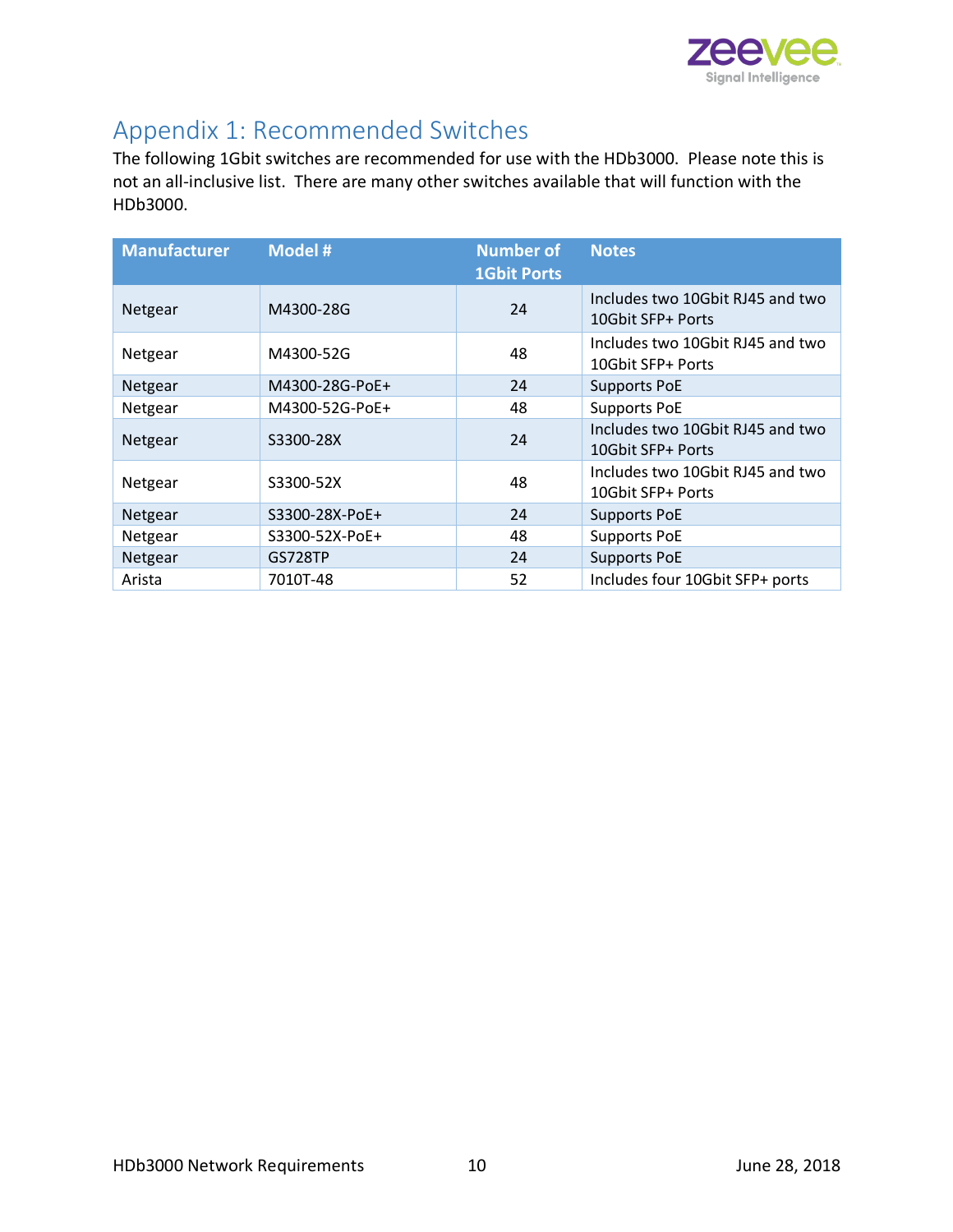

# Appendix 2: Switch Configuration Options

Some Switches will work directly out of the box with zero configuration required. Nearly all switches however will provide the user some ability to customize the configuration. The list below includes various switch configuration options that ZeeVee has encountered. Look for these or similar options when configuring your switch.

- 1. Enable IGMP Snooping
	- a. Must be enabled
- 2. Enable IGMP Snooping on VLAN used by HDb3000
	- a. Must be enabled when all ports default to VLAN1
- 3. Filter/Drop unregistered Multicast traffic
	- a. If not applied, the behavior of the switch will be to broadcast multicast packets if the switch has no known destination for that packet.
	- b. Must be enabled if found
- 4. Unregistered Multicast Flooding
	- a. Must be disabled if found
- 5. Filter Unregistered Multicast (different wording than number 4 above)
	- a. Must be enabled if found
- 6. Disable IGMP Query
- 7. Disable IGMP Query on VLAN used by HDb3000
- 8. Set IGMP Version to IGMP V2
	- a. Must be set if found
- 9. Enable FASTLEAVE on port X
	- a. Should be enabled, if found
- 10. Enable FASTLEAVE for VLAN used by HDb3000
	- a. Should be enabled if found
- 11. Disable Multicast Storm Control on Netgear ProSafe XS708T*. (Security-Traffic Control-Storm Control-Status=Disable)*